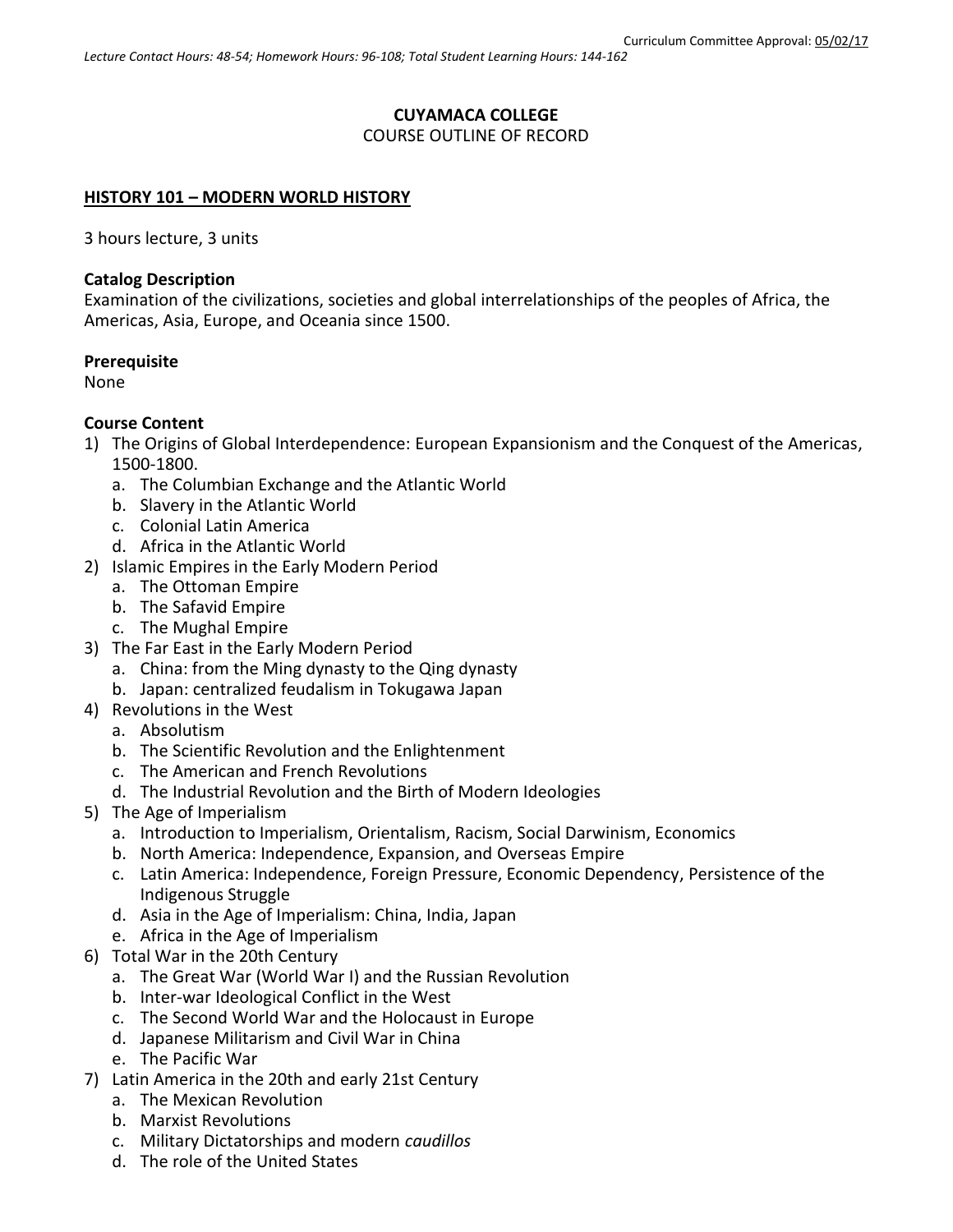- 8) The Cold War, Decolonization, and Nationalism
	- a. Cold War conflicts (including wars in Korea, Vietnam, and Afghanistan)
	- b. Decolonization in Africa, the Middle East and Asia
	- c. China from Mao (including The Great Leap Forward and the Cultural Revolution) to capitalist/communist workshop of the world
	- d. The revival of Japan
	- e. European Communism and its Collapse
	- f. India and South Asia
- 9) A World Without Borders: Towards a Global Society? Contemporary Themes of Modern World History
	- a. Conflict in the Middle East (e.g., the Arab-Israeli conflict, sectarianism, the Arab Spring, counterrevolution)
	- b. Ethnic and National Conflict in the Post-Cold War World (e.g., Rwanda, Yugoslavia, the Sudan, etc.)
	- c. The Global Economy and Global Corporations
	- d. Global Organizations (e.g., the United Nations and Non-Governmental Organizations)
	- e. Non-state Actors and Globalization (e.g., terrorist/political groups, criminal organizations)
	- f. Environmental Crises and Globalization
	- g. The future of World History: Globalization of Balkanization? Economic liberalism. Backlash against globalization. Crisis of identity in the West.
	- h. Stateless peoples and refugees in the global age
	- i. Women in the world: the elusiveness of equality

### **Course Objectives**

Students will be able to:

- 1) Identify and recall major themes, events, and figures in modern world history. Demonstrate understanding of civilization through multiple analytical categories such as race, class, gender and ethnicity.
- 2) Compare civilizations and societies in historical context (including state formation, social hierarchies, and gender hierarchies). Analyze historical developments across national, regional, and cultural boundaries.
- 3) Catalog and interpret the role of religion, philosophy, and ideology in defining civilizations. Compare ideals, practices, and historical developments of major belief systems and philosophical systems.
- 4) Identify the relationship between physical geography and climate on the development and/or collapse of societies and civilizations.
- 5) Recognize political geography and changes in political geography.
- 6) Recognize major historical theories (e.g., geographic and climatic determinism, Marxism, postmodernism, etc.).
- 7) Analyze ways in which human groups have interacted with one another, including trade, migration, warfare, cultural exchange, and biological exchange, from 1500 to the present.
- 8) Explain the historical significance of cultural developments such as art, music, architecture, literature, and religion.
- 9) Discriminate between primary and secondary sources. Demonstrate the ability to interpret primary and secondary sources and to compose an argument which uses them, as appropriate, for support.
- 10) Cite sources appropriately in written work using the Chicago Manual of Style (Turabian) or Modern Language Association formats.
- 11) Analyze broad patterns of change on both interregional scales and within complex societies.
- 12) Compare distinctive forms of political, social, and economic organization in the world and explain their historical significance.
- 13) Identify major discoveries, inventions, and scientific achievements and explain their historical significance.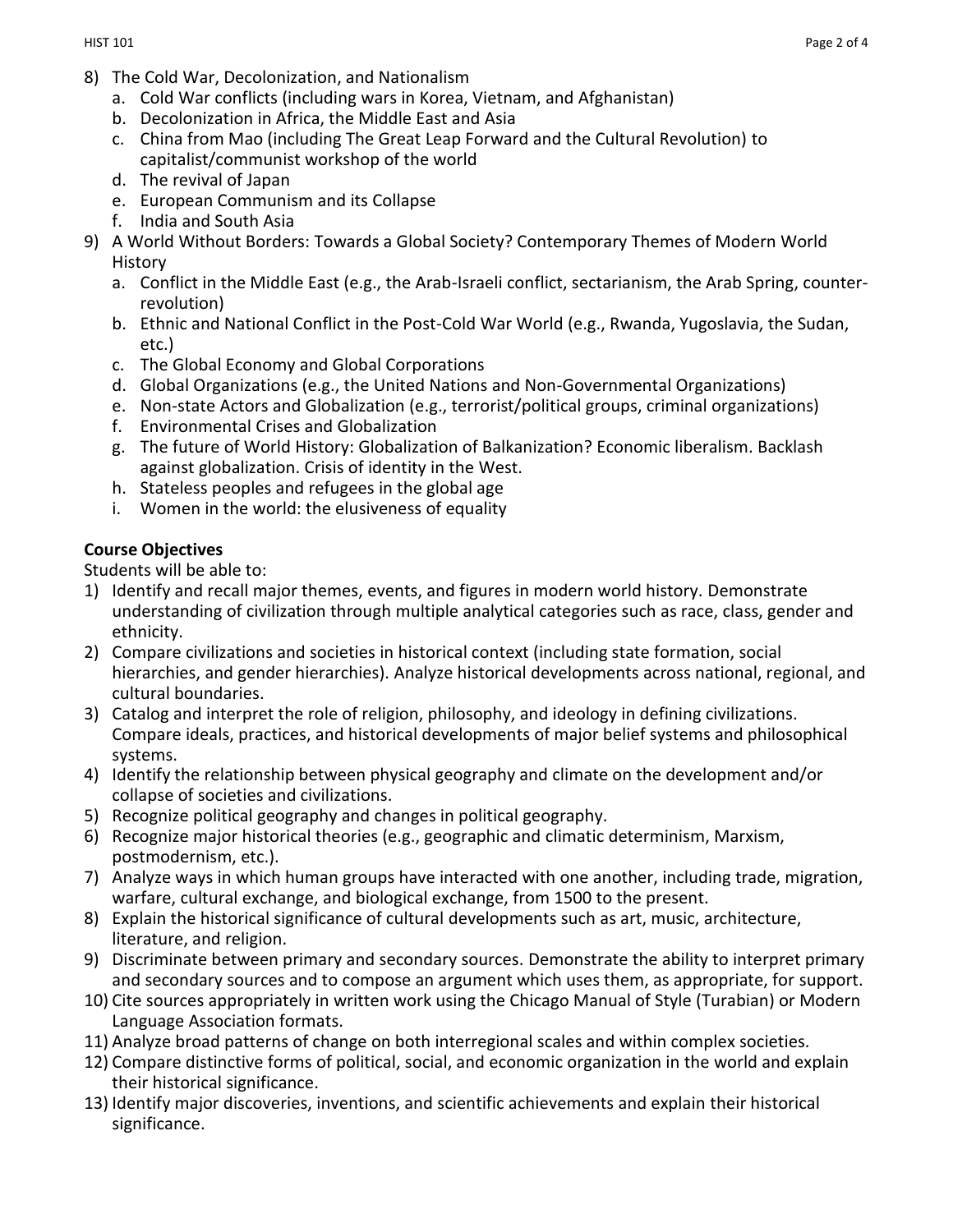## **Method of Evaluation**

A grading system will be established by the instructor and implemented uniformly. Grades will be based on demonstrated proficiency in subject matter determined by multiple measurements for evaluation, one of which must be essay exams, skills demonstration or, where appropriate, the symbol system.

- 1) Quizzes and/or exams that measure the student's ability to identity and recall major themes, events and figures in modern world history.
- 2) Quizzes and/or exams that measure and verify the student's ability to identify the relationship between physical geography and climate on the development and/or collapse of civilizations and recognize changes in political geography.
- 3) Write a timed in-class essay that evaluates and verifies the student's ability to formulate an argument based on historical theories, organize information chronologically and thematically, and recall major themes, events, and figures in modern world history.
- 4) Write analytical papers that assess the student's ability to recognize themes, organize information, and interpret the significance of literature in modern world societies.
- 5) Compile sources and write a research paper that demonstrates the student's ability to discriminate between primary and secondary sources, evaluate the relative quality of sources, organize information, and formulate an informed point of view and argument.

### **Special Materials Required of Student**

Computer access (available on campus)

### **Minimum Instructional Facilities**

- 1) Smart classroom with writing board, overhead projector/screen
- 2) Library with adequate collections in Modern World History

## **Method of Instruction**

- 1) Lecture
- 2) Multimedia presentations
- 3) Group projects, discussion

# **Out-of-Class Assignments**

- 1) Reading, reading response questions, reading journals
- 2) Map exercises
- 3) Field exercises including museum and library research and historic sites

# **Texts and References**

- 1) Required (representative examples):
	- a. Bentley, Jerry and Herbert Ziegler. *Traditions and Encounters: A Global Perspective on the Past. Volume II: From 1500 to the Present*. 6th edition. McGrawHill, 2015.
	- b. Duiker, William and Jackson Spielvogel. *The Essential World History, Volume 2*. 8th edition. Wadsworth, 2016.
	- c. Stearns, Peter et al. *World Civilizations: The Global Experience, Volume 2.* 7th edition. Pearson/Longman, 2014.
	- d. Fernandez-Armesto. *The World: A History*. 3rd edition. Prentice Hall, 2016.
	- e. Craig, et al. *The Heritage of World Civilizations, Volume 2*. 10th edition. Pearson, 2014.
	- f. Sivers, Desnoyers, and Stow. *Patterns of World History.* 2nd edition. Oxford University Press, 2014.
	- g. Strayer and Nelson, *Ways of the World. Vol 2.* 3rd edition. Bedford/St. Martin's, 2016.
- 2) Supplemental (representative examples):
	- a. Strayer and Nelson, *Thinking Through Sources for Ways of the World.* 3rd edition. Bedford/St. Martin's, 2016.
	- b. Pilkington, Doris. *Rabbit Proof Fence*. Miramax Books, 2004.